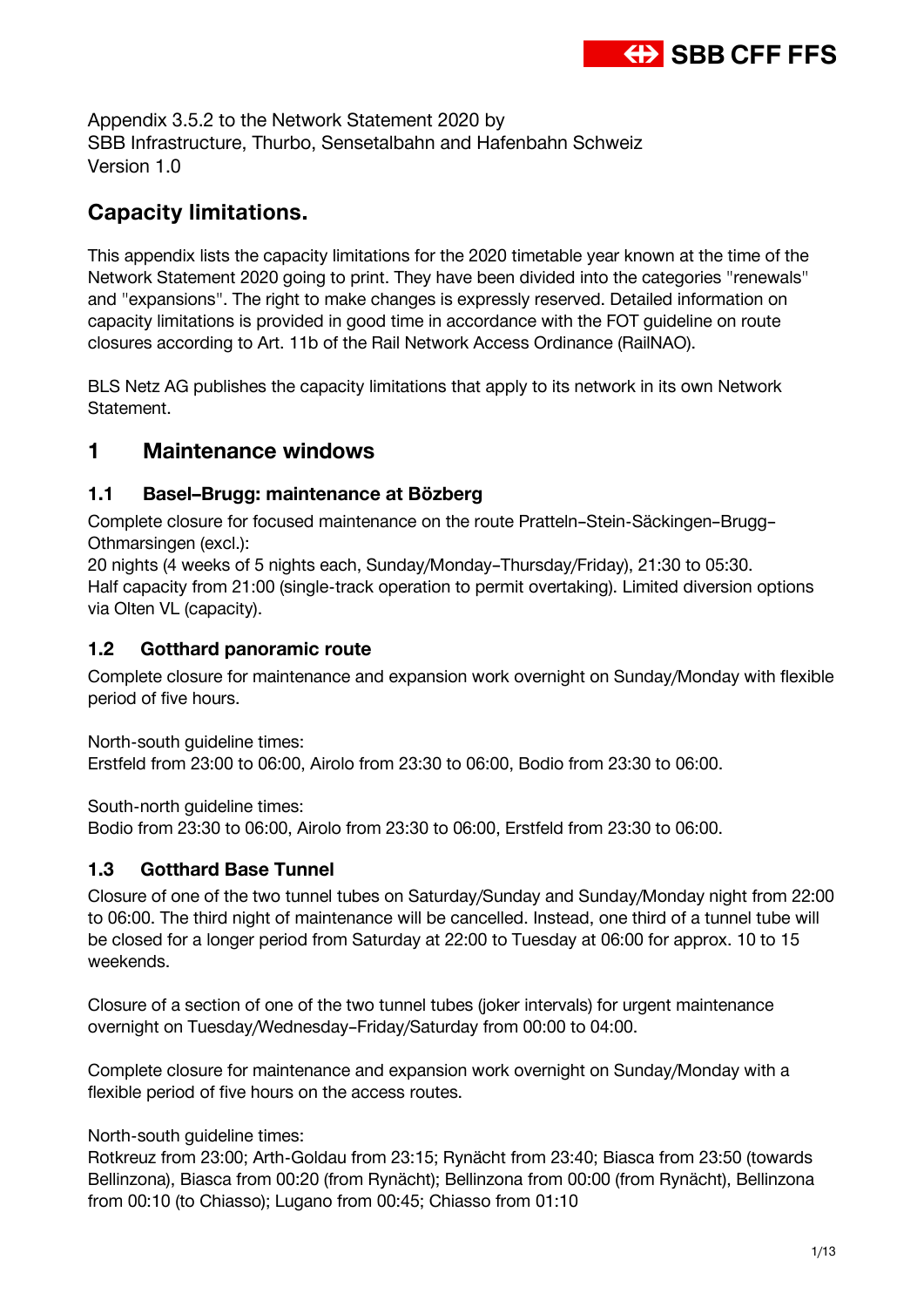Rotkreuz until 03:40; Arth-Goldau until 03:55; Rynächt until 04:20; Biasca until 05:05; Bellinzona until 05:20 (from Rynächt), Bellinzona until 05:20 (to Chiasso); Lugano until 05:50; Chiasso until 06:10

South-north guideline times:

Chiasso from 21:10; Lugano from 21:45; Bellinzona from 22:20; Biasca from 22:35; Rynächt from 23:10; Arth-Goldau from 23:35; Rotkreuz from 23:50

Chiasso until 04:50; Lugano until 05:15; Bellinzona until 05:20 (to Rynächt), Bellinzona until 05:40 (from Chiasso); Biasca until 05:35; Rynächt until 06:10 (from Chiasso), Rynächt until 05:15 (to Goldau)

Arth-Goldau until 04:45 (to Rotkreuz), Arth-Goldau until 05:30 (from Chiasso); Rotkreuz until 05:00

# **1.4 Cadenazzo–Luino**

Maintenance window overnight on Sunday/Monday with complete closure from 22:00 until 06:00. Maintenance window with daytime closure from 08:45 to 15:15 from 17 to 22 August 2020 (except Wednesday). Diversion options via Chiasso or Domodossola.

# **1.5 Chiasso VG**

Night-time maintenance window from 01:10 to 04:30 (Sun–Thur): All trains must travel via CHSM/CHSU. Passenger services: S11 departures/arrivals only via track 13 without postponements (wait in the opposite direction in Como). Last S11 must arrive by 01:00. Freight services: No journeys possible from/to Chiasso VG Fascio C between 01:00 and 04:30; no southbound journeys possible via MO 1 between 01:00 and 04:30.

# **1.6 Basel–Olten: maintenance at Hauenstein**

Focused maintenance for 14 weeks overnight on Sunday/Monday–Thursday/Friday with singletrack operation across two sections from 22:00 to 05:00 (e.g. Sissach–Tecknau). In addition, complete closure overnight on Sunday/Monday from 01:15 to 04:30.

A reduction in capacity may be necessary for single-track operation depending on the location. Limited diversion options via Bözberg (capacity, line characteristics).

Reduction of capacity to no more than 14 paths due to maintenance on the Pratteln–Sissach– Olten route overnight on Sunday/Monday–Thursday/Friday from 22:00 to 06:00: Limited diversion options via Bözberg (capacity, line characteristics).

# **1.7 Rail 2000 route**

Complete closure for focused maintenance work on the Löchligut/Solothurn–Wanzwil–Rothrist route for approx. 40 nights from 22:30 to 05:55: Trains diverted via the existing Löchligut– Burgdorf–Rothrist or Solothurn–Oensingen–Olten lines.

6 complete closures for enhanced monitoring (RBC/GSM-R) Löchligut–Wanzwil–Rothrist overnight on Sunday/Monday from 00:00 to 05:55: Diversion options via Biel/Biel RB–Oensingen, reduced capacity (single track).

Complete closures for enhanced monitoring Löchligut–Wanzwil–Rothrist for approx. 6 Saturdays from 11:00 to 13:00: Trains diverted via the existing Löchligut–Burgdorf–Rothrist or Solothurn– Oensingen–Olten lines.

# **1.8 Aaretal**

A two-week focused maintenance window with single-track operation overnight on Saturday/Sunday to Wednesday/Thursday from 21:00 to 06:00. Complete closure for two nights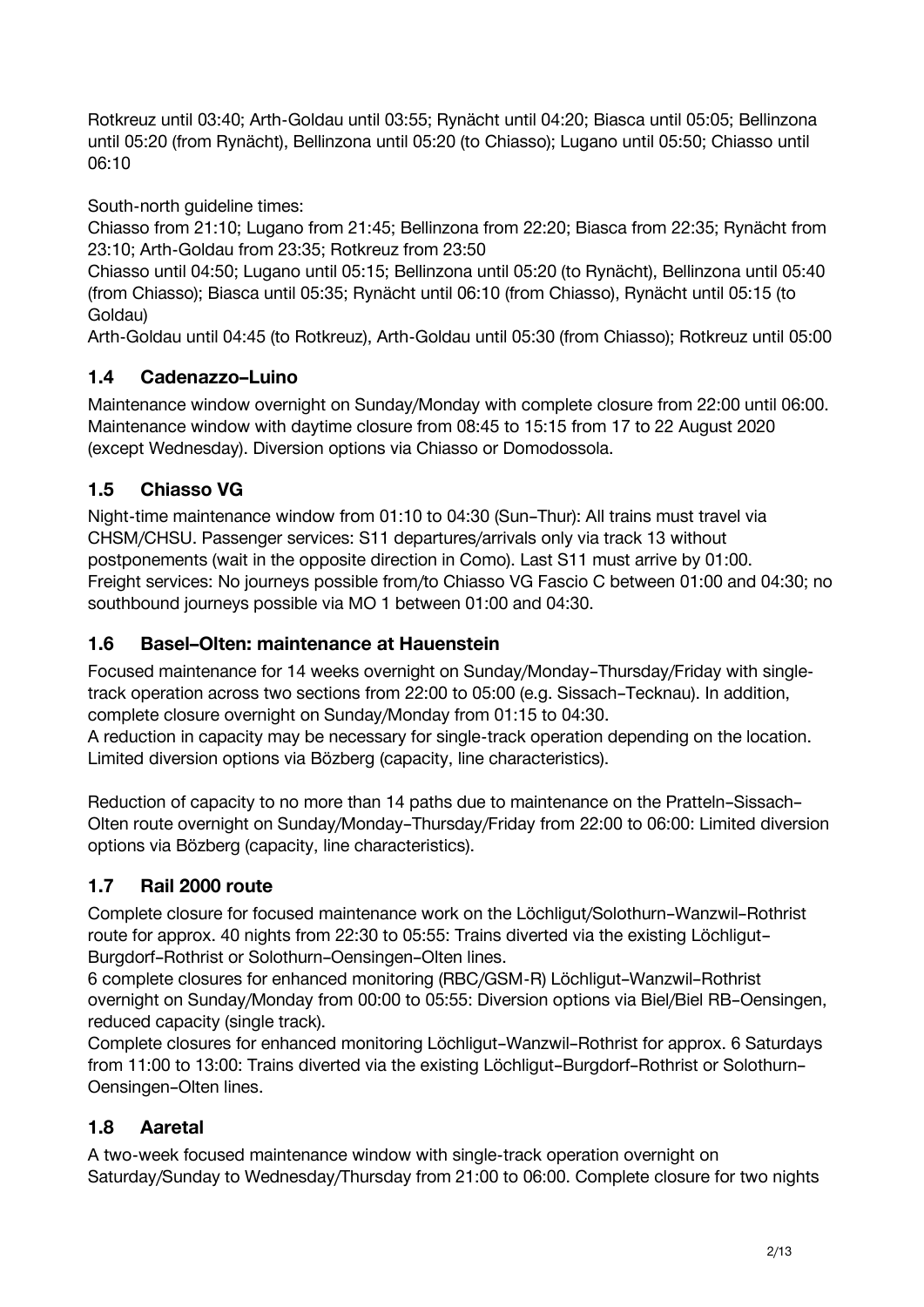on Saturday/Sunday and Sunday/Monday from 01:00 to 05:00 twice a year for focused maintenance.

During the weeks of focused maintenance, additional complete closure of Gümligen–Thun overnight on Sunday/Monday from 01:00 to 05:00: limited diversion options via Belp or Konolfingen or a major diversion via Lausanne (capacity, loads, line characteristics).

## **1.9 Wiggertal**

Reduction in capacity on the single-track routes Zofingen–Sursee and Sursee–Emmenbrücke for 20 nights each (4 weeks of 5 nights each, Sunday/Monday–Thursday/Friday) from 22:00 to 06:00 in addition to complete closure between 01:30 and 04:30 for focused maintenance.

Limited diversion options via Südbahn–Rotkreuz.

## **1.10 Bern**

Focused maintenance overnight in Bern for 10 weeks (5x 2 weeks) in the 2020 timetable with capacity reductions and diversions.

Complete closure overnight on Sunday/Monday from 00:30 to 05:00 on the routes Löchligut–Bern and Ostermundigen–Bern. The connecting line Löchligut–Ostermundigen (Wankdorf VL) will remain in use.

#### **1.11 Geneva–Geneva Airport**

1 week (6 nights) of focused maintenance with complete closure between approx. 21:00 and 05:00 from 23 February to 28 February 2020.

### **1.12 Geneva–Coppet**

Focused maintenance overnight for 15 days between approx. 21:00 and 05:00 from 22 March to 3 April 2020. Rail replacement service for regional traffic

### **1.13 Gilly-Bursinel–Gland**

1 week of focused maintenance between approx. 21:00 and 05:00 from 7 June to 14 June 2020.

#### **1.14 Lancy-Pont-Rouge–Annemasse**

1 week of focused maintenance with 8 hours of complete closure.

#### **1.15 Daillens–Vallorbe**

Complete closure overnight from Monday/Tuesday to Friday/Saturday from approx. 00:00 to 05:00 for the entire timetable year

#### **1.16 Biel–Sonceboz**

Focused maintenance for approx. 5 nights with 8 hours of complete closure each.

#### **1.17 Sonceboz–La Chaux-de-Fonds**

Focused maintenance for approx. 5 nights with 8 hours of complete closure each.

#### **1.18 Sonceboz–Moutier**

Focused maintenance for approx. 5 nights with 8 hours of complete closure each.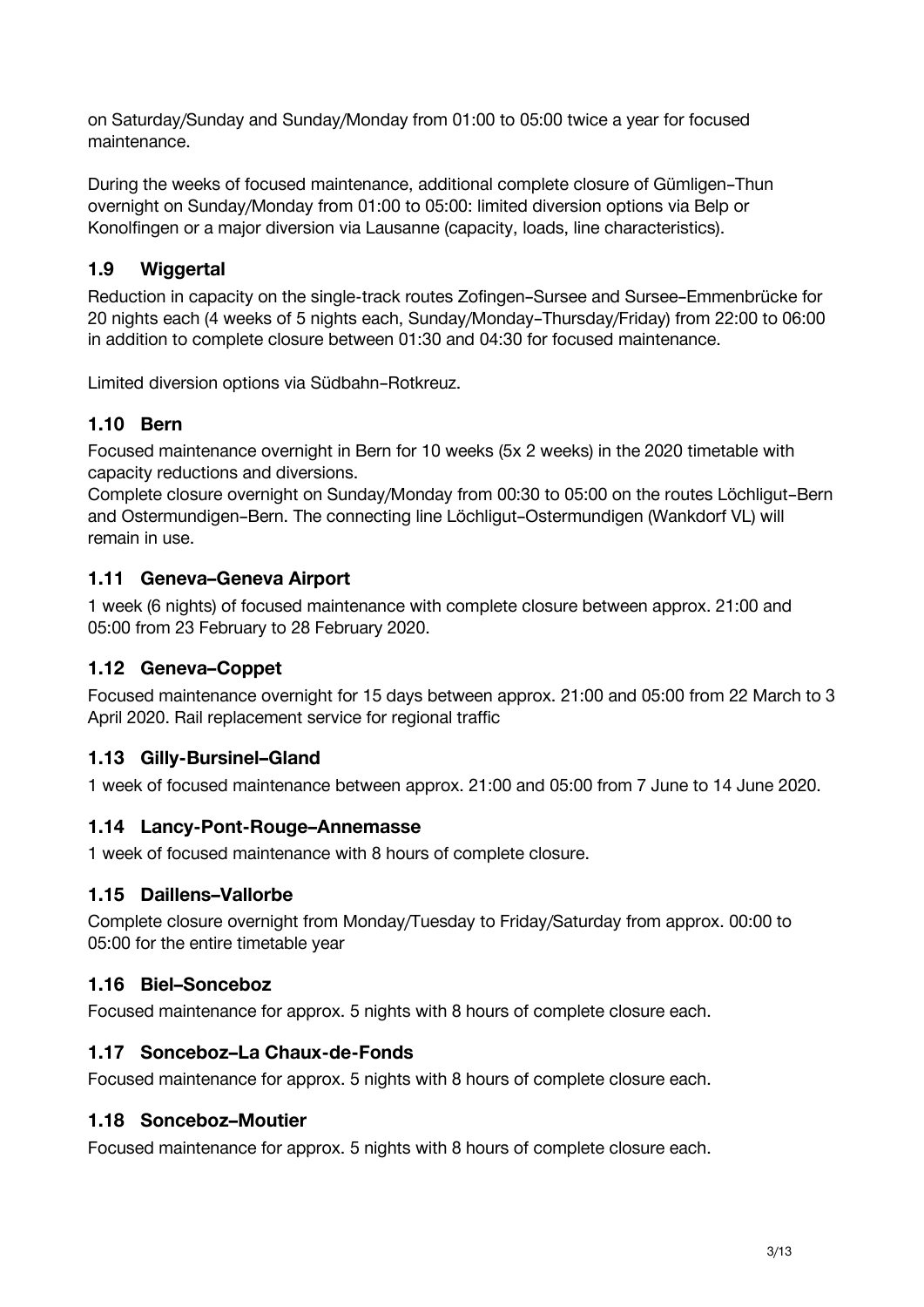### **1.19 Neuchâtel–La Chaux-de-Fonds**

Complete closure overnight from approx. September 2020 to December 2020 between approx. 21:00 and 05:00

## **1.20 Lötschberg summit tunnel**

Renovation of the Lötschberg summit tunnel began in November 2017 and is scheduled to last until mid-2022. No safety management closures are planned. The phase-by-phase impact will be incorporated in the timetable.

### **1.21 Zurich cross-city link**

One week of complete closure overnight (Sunday/Monday–Thursday/Friday night, approx. 8 hours each night) for focused maintenance on the Zurich Altstetten–Weinberg Tunnel–Zurich Oerlikon line. Limited diversion options.

# **1.22 Kerzers–Lyss**

The maintenance window for 2019 is scheduled to be integrated in the 2020 complete closure.

## **1.23 Seetal (Lenzburg–Emmenbrücke excl.)**

Complete closure for focused maintenance on Emmenbrücke (excl.)–Hochdorf for 3 weeks of 5 days each, Monday–Friday from 08:30 to 16:30. No diversion options (rail replacement service).

## **1.24 Zofingen–Suhr**

Complete closure for 2 weeks of 5 days each (Monday–Friday) from 08:40 to 16:10 for focused maintenance on the Zofingen–Suhr line with rail replacement service for regional traffic.

### **1.25 Lucerne–Immensee**

Complete closure for focused maintenance for 2 weeks of 5 nights each, Sunday/Monday– Thursday/Friday from 21:00 to 05:00, rail replacement service for regional traffic.

### **1.26 Gütsch–Wolhusen**

Focused maintenance for 5 nights from Sunday/Monday to Thursday/Friday for approx. 7 hours.

### **1.27 Wolhusen–Wiggen**

Focused maintenance for 5 days from Monday to Friday for approx. 8 hours.

### **1.28 Hendschiken–Wohlen**

Various complete closures for maintenance overnight on Sunday/Monday from 00:30 to 04:30. Affected trains must travel before or after this time.

# **1.29 Turgi–Koblenz**

Complete closure for 7.5 hours overnight for focused maintenance on 10 days (2 weeks of 5 days each, Monday–Friday). Rail replacement service for regional traffic.

### **1.30 Wettingen–Regensdorf**

Complete closure for 8 hours overnight for focused maintenance on 10 days (2 weeks of 5 nights each, Sunday/Monday–Thursday/Friday) with diversions and rail replacement service for regional traffic.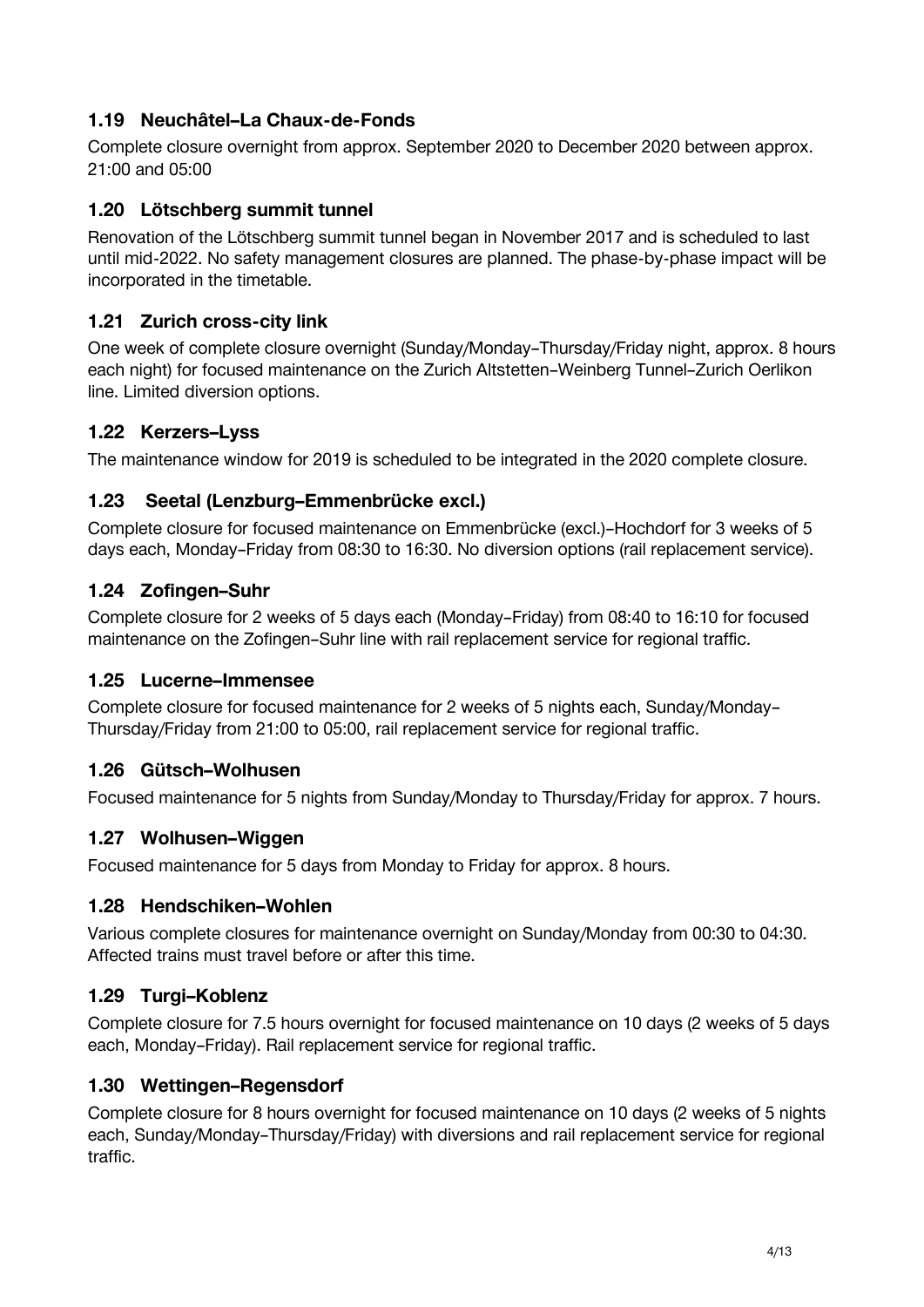## **1.31 Gruemet–Wettingen**

The maintenance work for 2020 will not take place in the maintenance windows but rather during the total interruption pursuant to 2.14.

### **1.32 Zurich main station–Zurich Altstetten (Letzigraben and Kohlendreieck bridge)**

Complete closure for 8 hours overnight for focused maintenance on 10 days (2 weeks of 5 nights each) with changes to use of the through track between Zurich main station and Zurich Altstetten.

## **1.33 Oberglatt–Niederweningen**

Complete closure for 7.5 hours overnight for focused maintenance on 8 days (2 weeks of 4 days each) with rail replacement service for regional traffic.

## **1.34 Bülach–Winterthur**

Complete closure for 7 hours overnight for focused maintenance on 10 days (2 weeks of 5 days each) with rail replacement service for regional traffic.

## **1.35 Eglisau–Rekingen**

Complete closure for 7.5 hours during the day for focused maintenance on 9 days (3 weeks of 3 days each) with diversions and rail replacement service for regional traffic.

## **1.36 Uznach–Ziegelbrücke**

Complete closure for 8 hours during the day for focused maintenance on 5 days (1 week of 5 days, Monday–Friday) with rail replacement service for regional traffic.

### **1.37 Ziegelbrücke–Linthal**

Complete closure for 8 hours overnight for focused maintenance on 15 days (3 weeks of 5 days each, Monday–Friday) with rail replacement service for regional traffic.

# **1.38 Effretikon–Tossmühle**

Single-track operation for 7 hours overnight for focused maintenance on 10 days (2 weeks of 5 days each, Monday–Friday).

### **1.39 Effretikon–Wetzikon**

Complete closure for 8 hours overnight for focused maintenance on 10 days (2 weeks of 5 days each, Monday–Friday) with rail replacement service for regional traffic.

### **1.40 Wetzikon–Rapperswil**

Complete closure for 8 hours overnight for focused maintenance on 10 days (2 weeks of 5 days each, Monday–Friday) with rail replacement service for regional traffic.

### **1.41 Winterthur Seen–Bauma**

Complete closure for 8 hours overnight for focused maintenance on 10 days (2 weeks of 5 days each, Monday–Friday) with rail replacement service for regional traffic.

### **1.42 Bauma–Rüti ZH**

Complete closure for 8.5 hours overnight for focused maintenance on 10 days (2 weeks of 5 days each, Monday–Friday) with rail replacement service for regional traffic.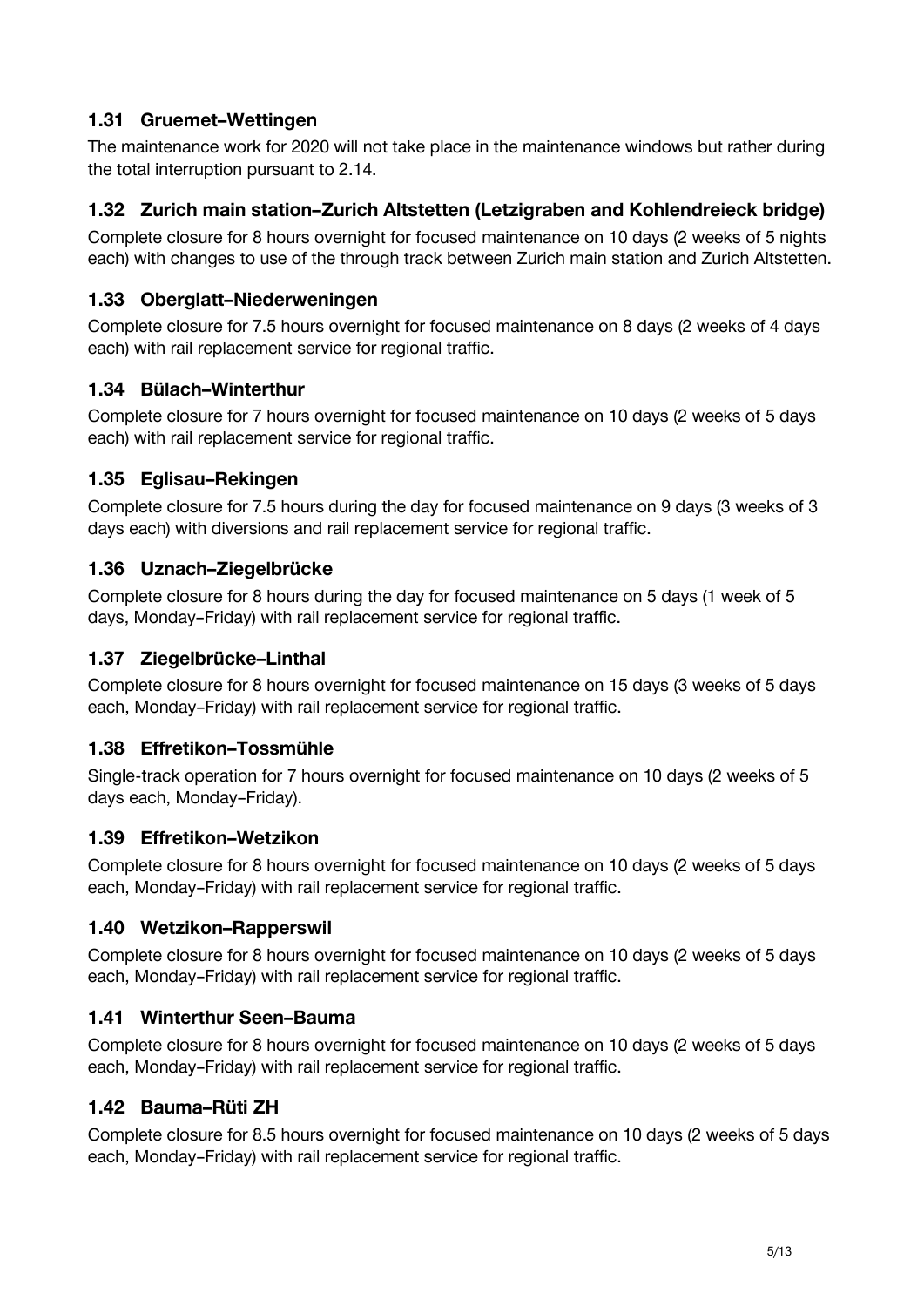## **1.43 Schaffhausen–Etzwilen**

Complete closure for 8 hours during the day for focused maintenance on 10 days (2 weeks of 5 days each) with rail replacement service for regional traffic.

### **1.44 Stein am Rhein–Kreuzlingen**

Complete closure for 8 hours overnight for focused maintenance on 10 days (2 weeks of 5 days each, Monday–Friday) with rail replacement service for regional traffic.

## **1.45 Rorschach–Romanshorn**

Complete closure for 8 hours overnight for focused maintenance on 10 days (2 weeks of 5 days each, Monday–Friday) with diversions and rail replacement service for regional traffic.

### **1.46 Seuzach–Etzwilen**

Complete closure for 7.5 hours during the day for focused maintenance on 15 days (3 weeks of 5 days each, Monday–Friday) with rail replacement service for regional traffic.

### **1.47 Oberwinterthur–Frauenfeld**

Single-track operation for 8 hours overnight for focused maintenance on 20 days (4 weeks of 5 days each, Monday–Friday).

### **1.48 Frauenfeld–Weinfelden**

Single-track operation for 8 hours overnight for focused maintenance on 20 days (4 weeks of 5 days each, Monday–Friday).

### **1.49 Weinfelden–Kreuzlingen**

2 x 5 nights of complete closure expected from approx. 21:30 to 05:30

# **1.50 Weinfelden–Romanshorn**

2 x 5 nights of complete closure expected from approx. 21:30 to 05:30

### **1.51 Sulgen–Gossau**

Complete closure for 8 hours overnight for focused maintenance on 10 days (2 weeks of 5 days each, Monday–Friday) with rail replacement service for regional traffic.

### **1.52 Wil–Weinfelden**

2 x 5 nights of complete closure expected from approx. 21:30 to 05:30

### **1.53 Wil–Lichtensteig**

Complete closure for 8 hours during the day for focused maintenance on 10 days (2 weeks of 5 days each, Monday–Friday) with rail replacement service for regional traffic.

### **1.54 Heerbrugg–Buchs SG**

Complete closure for 8 hours overnight for focused maintenance on 10 days (2 weeks of 5 days each, Monday–Friday) with rail replacement service for regional traffic.

# **1.55 Buchs SG–Sargans**

Complete closure for 7 hours overnight for focused maintenance on 10 days (2 weeks of 5 days each, Monday–Friday) with rail replacement service for regional traffic.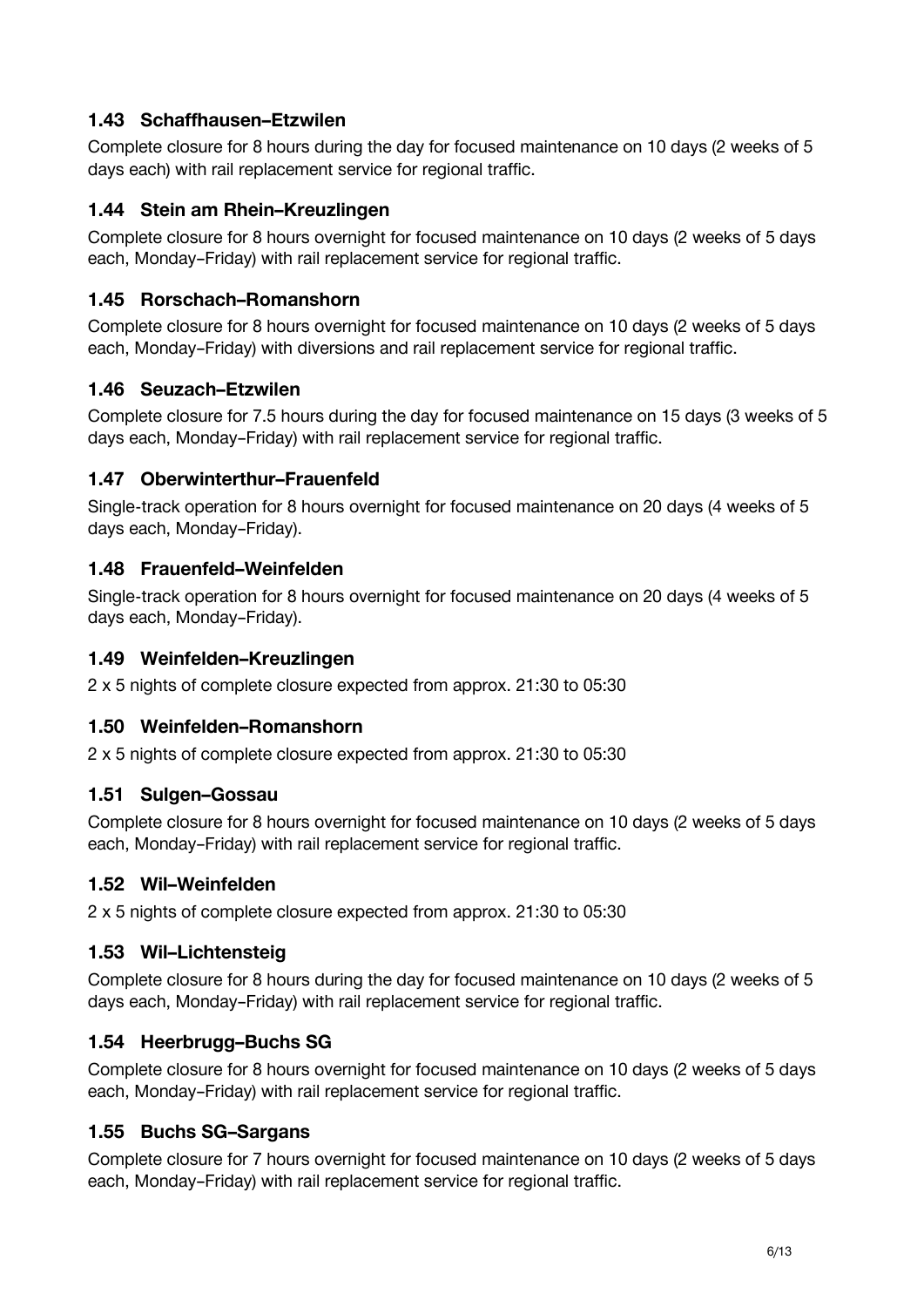## **1.56 Delémont–Laufen**

Complete closure for focused maintenance for 5 nights from approx. 21:00 to 04:30

### **1.57 Laufental**

Complete closure for focused maintenance between Laufen and Aesch on 10 nights (2 weeks of 5 nights each, Sunday/Monday–Thursday/Friday, 21:10 to 04:40).

Long single-track operation for focused maintenance on the Aesch–Basel line on 10 nights (2 weeks of 5 nights each, Sunday/Monday to Thursday/Friday, 21:50 to 04:50).

## **1.58 CBT test operation**

Test operation of the CBT shall take place between 1 March and 31 August 2020. In addition to maintenance runs, test runs shall also take place daily with train runs on the Giubiasco–CBT– Lugano line. Various complete closures and restrictions on the Taverne–Lugano line and at Lugano station are anticipated.

Stabling of test material in Bellinzona S.Paolo: SBB Cargo will be carrying out production operations in Biasca until 31 August 2020

Stabling of maintenance trains in EIZ Biasca

### **1.59 CBT trial operation**

Trial operation of the CBT shall take place between 1 September and 13 December 2020. In addition to maintenance runs, test runs shall also take place daily with train runs on the Giubiasco–CBT–Lugano line. Various complete closures and restrictions on the Taverne–Lugano line are anticipated.

Various test journeys will take place via the CBT (including commercial journeys); the programme is not yet known.

### **1.60 Test of dynamic transition in Chiasso**

July–September: Various test runs on the Capolago/Mendrisio–Como line expected at daytime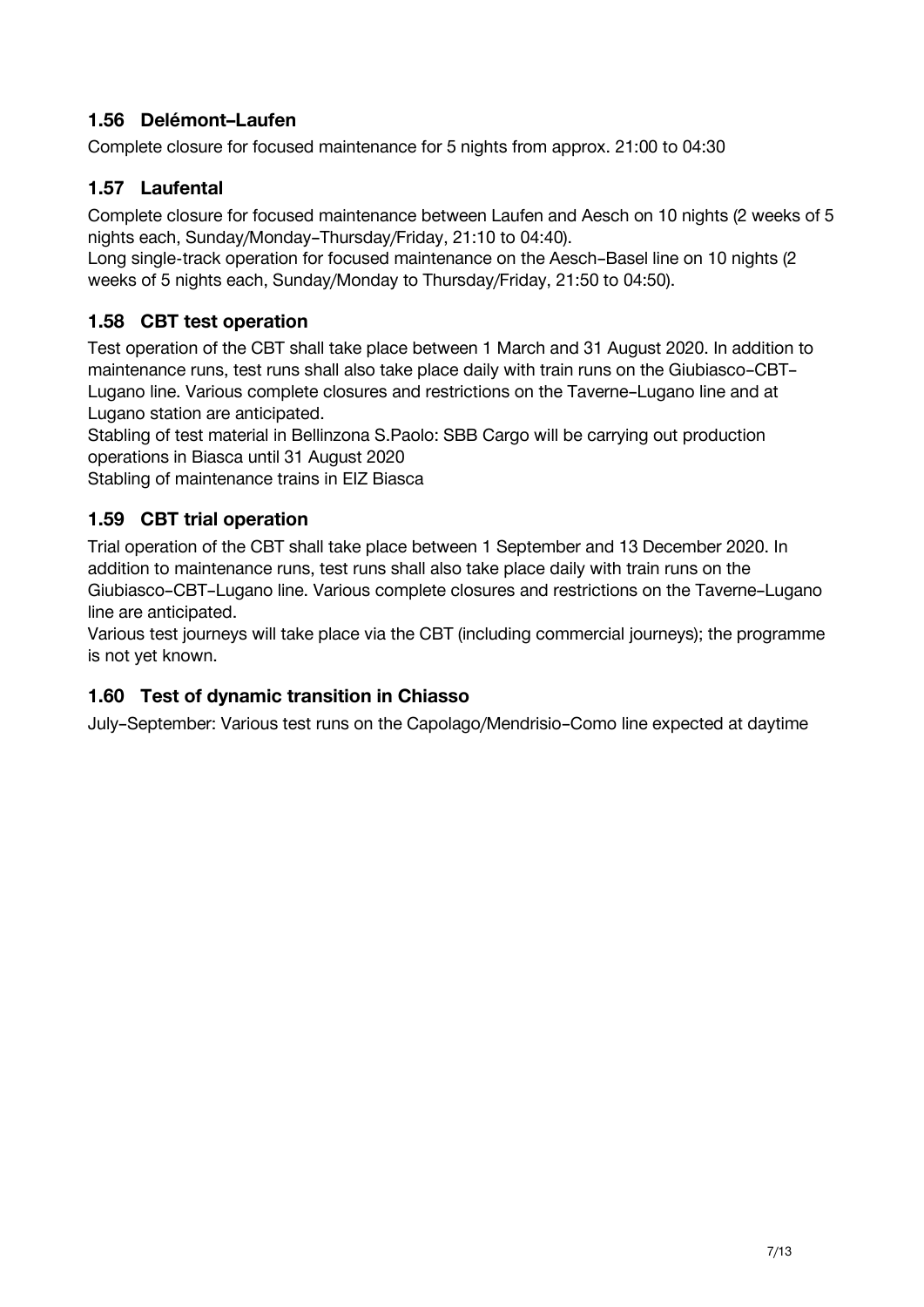# **2 Upgrades and extensive renewals**

## **2.1 Lausanne–Brig line**

Closures will be required throughout 2020 for the construction of the new Cully station. Major restrictions are anticipated for approx. 6 weeks during the spring of 2020.

Martigny station is being renovated from February 2020. Restrictions are anticipated throughout the timetable year.

Construction of the new underpass will result in restrictions from early March until mid-November 2020.

### **2.2 Lausanne–Renens line**

Restrictions are anticipated throughout the 2020 timetable year for expansion of the 4-track Lausanne–Renens line.

### **2.3 Brig–Iselle line**

Permanent way renewal in the Simplon tunnel will require 1/4 closure of the entire tunnel for three months (June–September). The reduced route capacity will be taken into account in the annual timetable and in train path allocation.

## **2.4 Renens–Geneva line**

Various upgrade work in connection with Léman 2030 (Coppet–Murat–Geneva–Morges and permanent way renewal on the Rolle–Gilly line) will require intervals on the Renens–Geneva line for the entire 2020 timetable year. This is expected to be implemented at night-time intervals according to an adjusted off-peak hours concept.

### **2.5 Geneva–La Plaine line**

Maintenance work will be taking place on the Geneva–La Plaine line overnight from Sunday to Thursday throughout the year.

### **2.6 Lausanne–Bern line**

A complete closure of the Thörishaus–Fribourg line is planned for 15 days in the summer (24 July to 10 August 2020). This is to allow a range of work to take place, including renovation of the Sense viaduct, modifications at Flamatt for compliance with the Disability Discrimination Act, and work at the eastern end of Fribourg. At the same time, permanent single-track operation is planned between Vauderens and Romont.

Permanent single-track operation will also be in place between Palézieux and Vauderens for 3 weeks over the summer holidays due to renewal of the permanent way (4–24 July 2020).

In addition to the restrictions mentioned here, additional areas of single-track operation are anticipated in order to allow further permanent way renewals and work for the passive tilt mechanism upgrades.

### **2.7 Biel–Lausanne line**

Restrictions at Cossonay-Penthalaz station are expected from September 2020 until (provisionally) July 2021. This is to allow the platform height to be raised.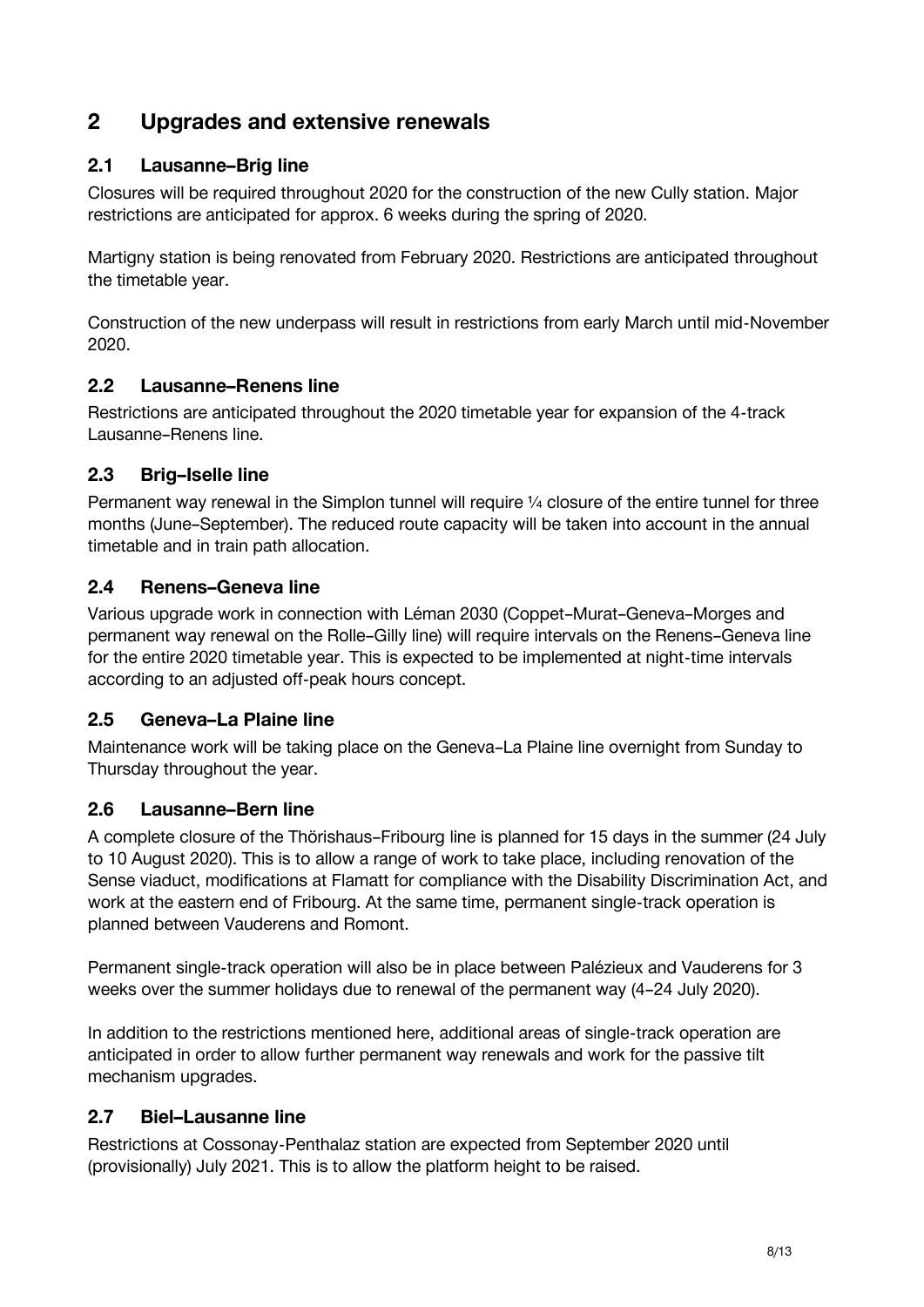## **2.8 Flamatt–Laupen**

The Flamatt–Laupen line will be completely closed for the entire 2020 timetable year. This is due to expansion of the platforms as well as work on the permanent way and contact line.

## **2.9 Biel–Olten line**

Only one track on the Solothurn West–Selzach line will be open for approx. 4 weeks from June to July. This is due to renewal of the permanent way. Platform modifications are also due to take place in Solothurn at the same time.

Only one track on the Olten Hammer–Wangen line will be open for 3 to 4 weeks in October 2020. This is due to renewal of the permanent way.

## **2.10 Biel–Bern line**

Only one track will be open to rail traffic at Brugg station for approx. 3 months in the 2020 timetable. In addition, only one track on the Madretsch–Busswil route section will be open for a planned period of approx. 2.5 months. This is due to upgrading of rail access installations at Brugg.

Only one track on the Schüpfen–Münchenbuchsee line will be open for approx. 1 month in order to allow permanent way renewal to take place.

### **2.11 Basel–Olten line**

Construction work will take place overnight and on some weekends, with track and route closures, for the expansion of Muttenz and Liestal stations. Single-track operation is to be expected for 8 hours overnight for the entire year.

Complete closure is expected at the weekends from 02:40 to 04:40 on Saturday/Sunday and from 01:35 to 04:25 on Sunday/Monday. During the week, complete closure may be required between 01:35 and 02:30 on Monday/Tuesday and Tuesday/Wednesday.

Basel SBB PB: Overnight closure of 2 tracks – and in some cases 3 – is anticipated throughout the year due to renovation of the platform hall and maintenance work.

# **2.12 Olten–Zurich route**

High levels of construction activity for the expansion to 4 tracks between Olten and Aarau (incl. Olten Ost). Intermittent complete closures on Saturday/Sunday and Sunday/Monday nights from 00:00 to 05:00.

Restrictions are anticipated at Zurich Altstetten and Dietikon throughout the 2020 timetable year. This is due to the construction of new pedestrian underpasses.

# **2.13 Basel–Brugg route**

Construction work will take place during the day and/or overnight and on some weekends, with track and platform closures, for the construction of the Bözberg tunnel. Furthermore, permanent closure of individual tracks in Effingen for several weeks are anticipated. Complete closures of 3 to 4 hours are expected overnight on Sunday/Monday. Affected trains must travel before or after this time, as no alternative routes via Olten VL will be available. 2 weekends of complete closure and 2 weekends of permanent single-track operation on the Effingen–Schinznach Dorf line are scheduled for the opening in autumn 2020.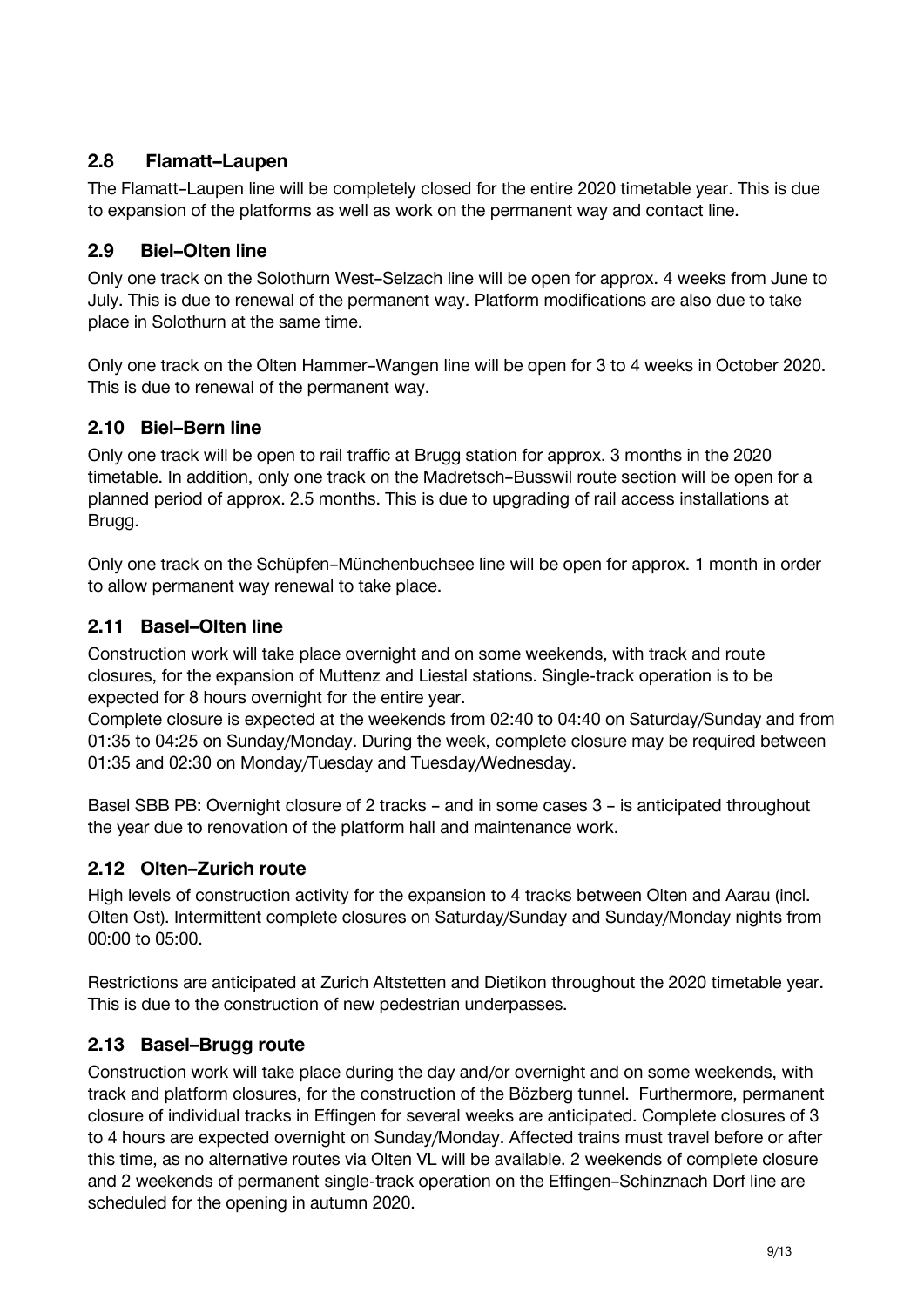Renovation of the Villnachern tunnel will involve construction work with single-track operation overnight, as well as 4 weekends of permanent single-track operation.

Stein-Säckingen: Overnight restrictions at the station, single-track operation on the Mumpf/Frick side and complete closure on the Laufenburg side are expected to last for several weeks for the renewal of the permanent way.

### **2.14 Gruemet–Wettingen line**

There will be a continuous total closure of the line from 29 July to 31 August 2020 for the construction of the new underpass. Freight services diverted.

#### **2.15 Lugano–Melide line**

Capacity is limited on the Lugano–Melide line from autumn 2018 to late 2020 due to upgrading of the Paradiso/San Martino tunnel to the route profile for the 4-metre corner height. The reduced route capacity will be taken into account in the annual timetable and in train path allocation.

#### **2.16 Giubiasco–Cadenazzo line**

Speed reductions are anticipated in connection with construction of the new San Antonino train stop.

#### **2.17 Cadenazzo–Locarno line**

Several extended complete closures overnight (Sunday/Monday to Thursday/Friday) and some complete closures at weekends (55 hours Friday to Monday or 79 hours Friday to Tuesday) will take place in order to upgrade to a double track between Riazzino and Gordola.

#### **2.18 Zurich–Schaffhausen line**

Restrictions are anticipated throughout the 2020 timetable year at Niederglatt, Oberglatt and Rümlang stations. This is to allow the platform height to be raised.

#### **2.19 Winterthur–Romanshorn line**

Only one track on the Bürglen–Sulgen line will be open for a planned period of 4 weeks in the 2020 timetable year. This is due to renewal of the permanent way.

#### **2.20 Winterthur–St. Gallen line**

Only one track on the Wil–Schwarzenbach line will be open for approx. 4 weeks. This is due to renewal of the permanent way.

#### **2.21 Zurich–Chur line**

Only one track on the Zizers–Chur line will be open for approx. 10 days in 2020. This is due to renewal of the permanent way.

Only one track on the Bäch–Pfäffikon SZ line will be open for a planned period of approx. 20 days in 2020. This is due to renewal of the permanent way.

Only one track on the Pfäffikon SZ–Lachen line will be open for a planned period of 10 days in 2020. This is due to renewal of the permanent way.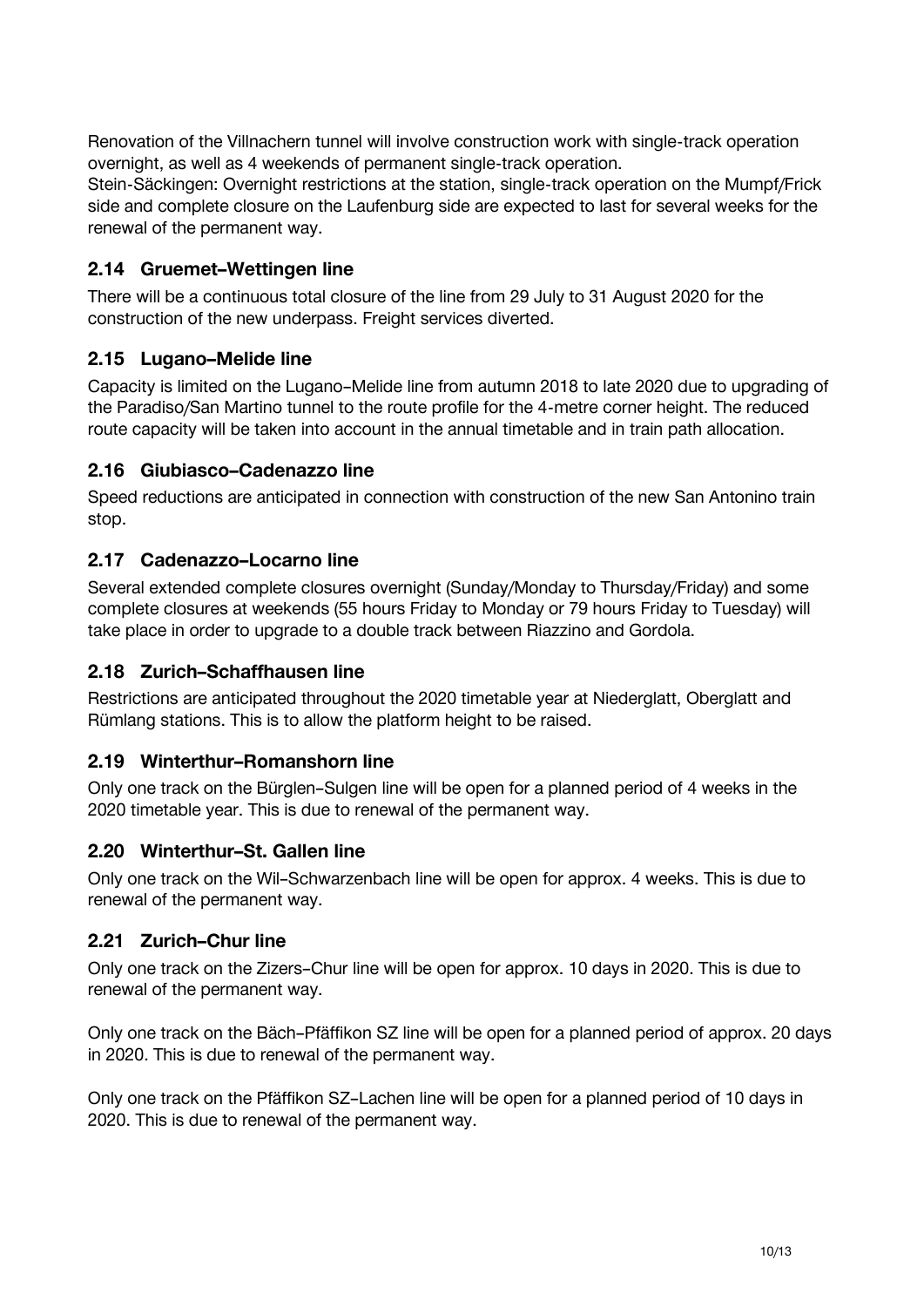### **2.22 Zug–Arth Goldau line**

The Zug Oberwil–Arth Goldau line is scheduled to be closed to all traffic from 9 June 2019 to 12 December 2020. This is due to the upgrade to double track in the Walchwil area, the expansion of the route profile for double-decker trains and renewal work on all railway installations. Closure of the Zug Oberwil–Zug line is also planned from 14 December 2018 to 12 December 2020.

### **2.23 Olten–Lucerne line**

Rail traffic will run on one track for approx. 6 weeks during permanent way renewal between Nebikon and Sursee. Train path allocation to be adjusted in line with remaining capacity and in regional traffic.

Rail traffic will be restricted to one track between Zofingen and Sursee from February to July for 5 nights from Sunday/Monday–Thursday/Friday between 22:00 and 06:00 in order to allow construction work for the raising of the platforms at Reiden and Wauwil stations to take place. Rail replacement service for regional traffic.

## **2.24 Giubiasco–Lugano line**

Test runs will be carried out between Guibasco and Lugano/Locarno during the 2020 timetable for the placing in service of ETCS L2 between Lugano and Vezia. Complete closures of approx. 5–6 hours overnight on Sunday/Monday are planned.

## **2.25 Geneva/Geneva Airport nodal point**

From March 2019 to 2021, one platform edge will be out of operation at Geneva Airport station. Only three of the four platform edges will be available. Restricted station capacity.

### **2.26 Lausanne nodal point**

One platform or two tracks will be unavailable for the entire timetable year due to upgrade work at the Lausanne nodal point. Station capacity and stabling capacity are restricted.

In addition, there is expected to be even less stabling capacity available for approx. 10 days in 2020.

### **2.27 Bern nodal point**

The Bern nodal point will only be usable to a limited extent in the 2020 timetable due to expansion work. Reduced use of the hall tracks and restrictions on the allocation of sidings. Changes to track use depending on construction phases and external stabling in some cases.

In addition, major restrictions are anticipated at the eastern end of Bern from Friday night to Monday morning on 6 weekends in the 2020 timetable year. This is due to upgrading of the points.

### **2.28 Bellinzona nodal point**

Ancillary services: Restrictions in allocating sidings and potential changes to assigned tracks depending on the construction phases are possible in 2020. The S10 will turn around in Bellinzona instead of Castione-Arbedo.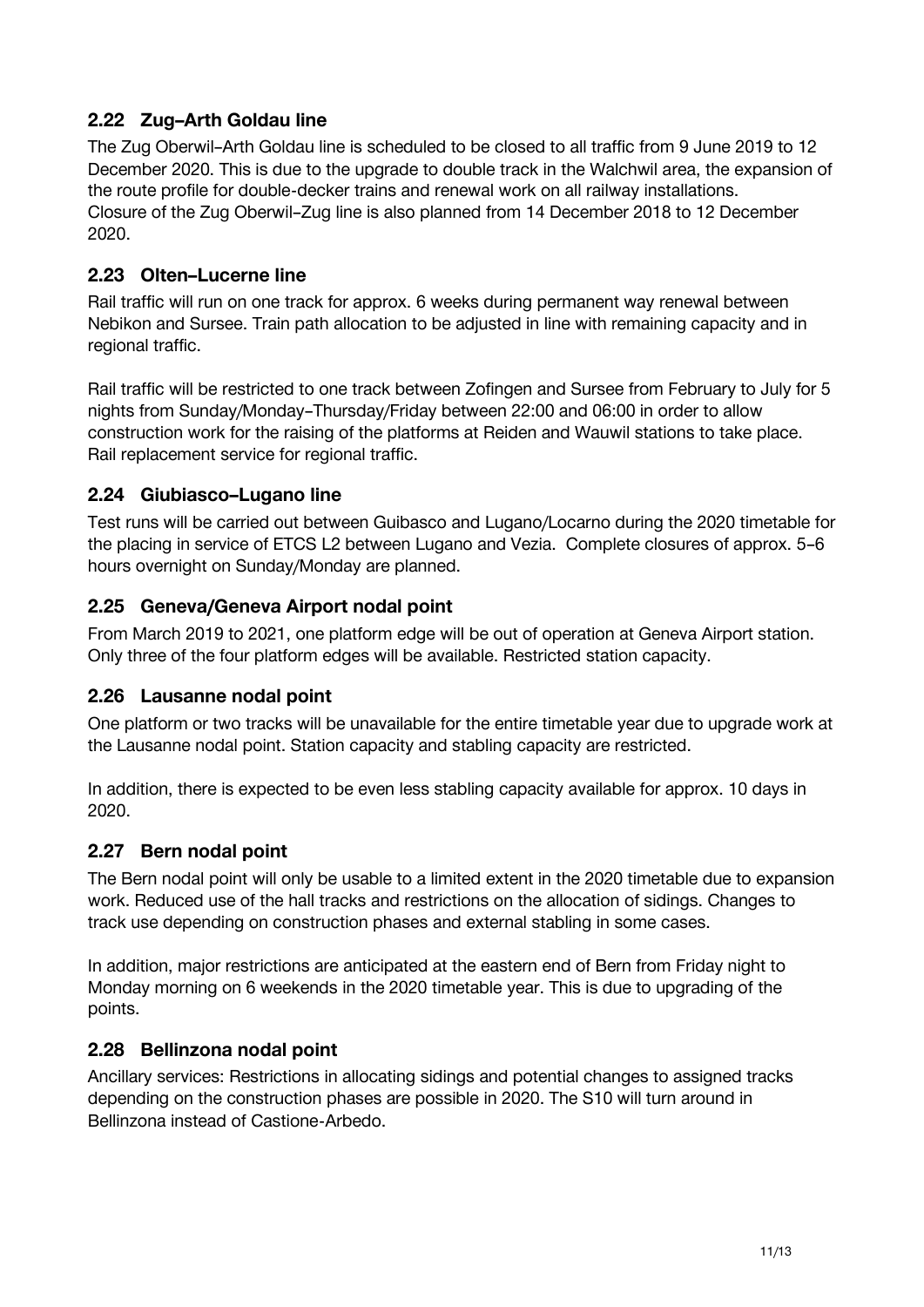## **2.29 Chiasso nodal point**

Ancillary services: Restrictions in allocating sidings and potential changes to assigned tracks depending on the construction phases are possible in 2020.

Closure of Fascio C (tracks 7 to 9, 21 to 23) for approx. 5 months G trains routed via Chiasso SM.

### **2.30 Arth-Goldau nodal point**

The Arth-Goldau nodal point is scheduled to operate at reduced capacity from 9 June 2019 to 12 December 2020. This is due to modifications to platforms 1 to 4 in order to comply with the railway accessibility requirements stipulated by the Disability Discrimination Act (DDA), as well as increased logistics traffic due to the complete closure of Zug–Arth-Goldau.

For freight trains in transit, any operational stops for changing staff and/or locomotives must take place in Schwyz instead of Arth-Goldau.

The parking facilities on the Tierpark side (including the old depot) are only available to a limited extent.

## **2.31 Rotkreuz nodal point**

The Rotkreuz nodal point is scheduled to operate at reduced capacity from 9 June 2019 to 12 December 2020. This is due to increased logistics traffic during the dismantling of the railway installations between Zug and Arth-Goldau (Lake Zug East).

## **2.32 Zug nodal point**

The Zug nodal point is scheduled to operate at reduced capacity from 9 June 2019 to 12 December 2020. This is due to increased logistics traffic on tracks 1 and 2, as well as track 3 in part, during the construction work between Zug and Zug Oberwil.

The loading platform for freight services is very limited. The logistics platform on the loading surface between Oekihof and Klubschule is not available for use.

### **2.33 Locarno nodal point**

The Locarno nodal point is scheduled to operate at reduced capacity from March 2019 to December 2020. This is due to construction work on a pedestrian underpass. Possible restrictions to stabling and track availability.

### **2.34 Winterthur Grüze station**

Restrictions are anticipated throughout the 2020 timetable year due to the capacity upgrades at Winterthur Grüze station.

### **2.35 St. Gallen nodal point**

Restrictions are anticipated at St. Gallen station throughout the 2020 and 2021 timetable years for the integration of the AB cross-city line. The availability of the sidings and receipt/acceptance is reduced.

### **2.36 Zurich airport station**

One platform line is scheduled to be permanently closed for approx. 2 months in the first quarter of 2020 during the permanent way renewal at Zurich airport station.